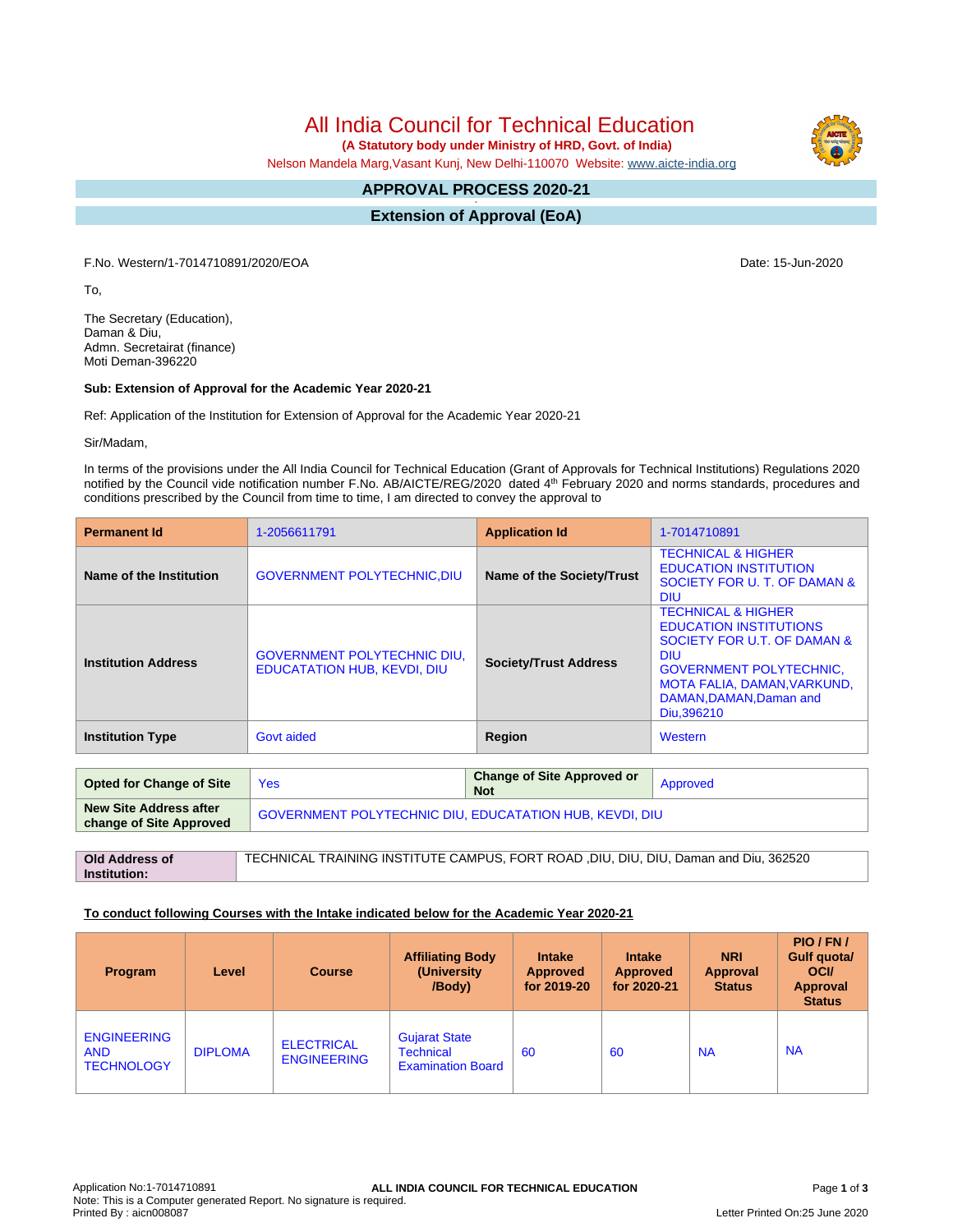| <b>ENGINEERING</b><br><b>AND</b><br><b>TECHNOLOGY</b> | <b>DIPLOMA</b> | <b>MECHANICAL</b><br><b>ENGINEERING</b> | <b>Gujarat State</b><br><b>Technical</b><br><b>Examination Board</b> | 60 | 60 | <b>NA</b> | <b>NA</b> |
|-------------------------------------------------------|----------------|-----------------------------------------|----------------------------------------------------------------------|----|----|-----------|-----------|
| <b>ENGINEERING</b><br><b>AND</b><br><b>TECHNOLOGY</b> | <b>DIPLOMA</b> | <b>CIVIL</b><br><b>ENGINEERING</b>      | <b>Gujarat State</b><br><b>Technical</b><br><b>Examination Board</b> | 60 | 60 | <b>NA</b> | <b>NA</b> |
| <b>ENGINEERING</b><br><b>AND</b><br><b>TECHNOLOGY</b> | <b>DIPLOMA</b> | <b>MARINE</b><br><b>ENGINEERING</b>     | Gujarat<br><b>Technological</b><br>University,<br>Ahmedabad          | 60 | 60 | <b>NA</b> | <b>NA</b> |

### **It is mandatory to comply with all the essential requirements as given in APH 2020-21 (Appendix 6)**

The Institution/ University is having the following deficiencies as per the online application submitted to AICTE and the same shall be complied within Six Months from the date of issue of this EoA

| <b>Deficiencies Noted based on Self Disclosure</b> |                   |  |  |  |
|----------------------------------------------------|-------------------|--|--|--|
| <b>Particulars</b>                                 | <b>Deficiency</b> |  |  |  |
| 1. Faculty Deficiency                              | <b>Yes</b>        |  |  |  |
| 2. Instructional Area Common Facilities            |                   |  |  |  |
| <b>Computer Center</b>                             | Yes               |  |  |  |
| Library & Reading Room                             | Yes               |  |  |  |
| Language Laboratory                                | Yes               |  |  |  |
| 3. Library Facilities                              |                   |  |  |  |
| <b>Volumes</b>                                     | Yes               |  |  |  |
| <b>Titles</b>                                      | Yes               |  |  |  |
| 4. Other Facilities Deficiency                     |                   |  |  |  |
| Atleast 5 MoUs with industries                     | Yes               |  |  |  |

**\***Please refer Deficiency Report for details

## **Important Instructions**

- 1. The State Government/ UT/ Directorate of Technical Education/ Directorate of Medical Education shall ensure that 10% of reservation for Economically Weaker Section (EWS) as per the reservation policy for admission, operational from the Academic year 2020-21 is implemented without affecting the reservation percentages of SC/ ST/ OBC/ General. However, this would not be applicable in the case of Minority Institutions referred to the Clause (1) of Article 30 of Constitution of India. Such Institution shall be permitted to increase in annual permitted strength over a maximum period of two years beginning with the Academic Year 2020-21
- 2. The Institution offering courses earlier in the Regular Shift, First Shift, Second Shift/Part Time now amalgamated as total intake shall have to fulfil all facilities such as Infrastructure, Faculty and other requirements as per the norms specified in the Approval Process Handbook 2020-21 for the Total Approved Intake. Further, the Institutions Deemed to be Universities/ Institutions having Accreditation/ Autonomy status shall have to maintain the Faculty: Student ratio as specified in the Approval Process Handbook. All such Institutions/ Universities shall have to create the necessary Faculty, Infrastructure and other facilities WITHIN 2 YEARS to fulfil the norms based on the Affidavit submitted to AICTE.